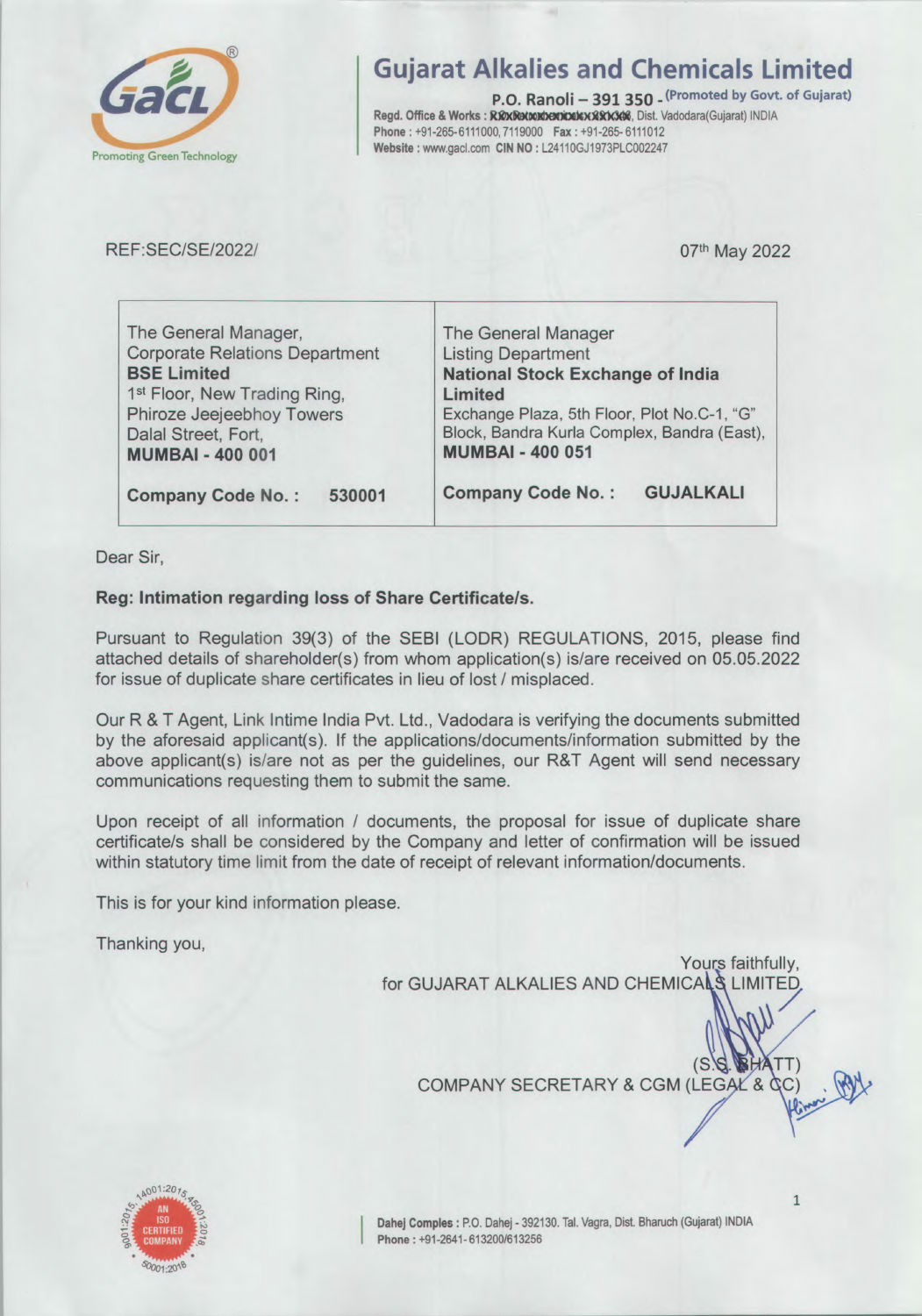## top Transfer Intimation under Regulation 39(3) of SEBI LODR (...

Subject: Stop Transfer Intimation under Regulation 39(3) of SEBI LODR (2015) From: instamisreports@linkintime.co.in Date: 06-Mar-22 4:02 AM **Date:** 06-NIar-22 4:02 ANI To: kamlesh.mundra@gacl.co.in, himani.cho uhan@gacl.co.in To: kamlesh.mundra@gacl.co.in, himani.chouhan@gacl.co.in<br>CC: alpesh.gandhi@linkintime.co.in, swati.uchil@linkintime.co.in

#### Dear Team,

As per the Regulation 39(3) of SEBI (Listing obligations and disclosure requirement), Regulation 2015, we are sending herewith information pertaining to Stop Transfer which we have already noted in our database. Please find attached letter received from the Investor.

| <b>Client Name: Gujarat Alkalies And Chemicals Limited</b> |                 |                   |                 |                        |                |                |  |  |
|------------------------------------------------------------|-----------------|-------------------|-----------------|------------------------|----------------|----------------|--|--|
| <b>Stop Transfer Date</b>                                  | <b>Folio No</b> | <b>Name</b>       | Certificate No. | <b>Distinctive No.</b> | No. of Shares  | Reason         |  |  |
| 05 May 2022                                                | S0012812        | <b>SNRAMESH</b>   | 133221          | 7247111 - 7247125      | 15             | Lost By Holder |  |  |
| 05 May 2022                                                | S0012812        | <b>S N RAMESH</b> | 206086          | 8654437 - 8654439      | 3              | Lost By Holder |  |  |
| 05 May 2022                                                | S0012812        | <b>SNRAMESH</b>   | 338354          | 10488846 - 10488848    | $\overline{3}$ | Lost By Holder |  |  |
| 05 May 2022                                                | S0012812        | <b>SN RAMESH</b>  | 507375          | 16763738 - 16763747    | 10             | Lost By Holder |  |  |
| 05 May 2022                                                | S0012812        | <b>SNRAMESH</b>   | 507376          | 16763748 - 16763757    | 10             | Lost By Holder |  |  |
| 05 May 2022                                                | S0012812        | <b>S N RAMESH</b> | 605908          | 19321749 - 19321773    | 25             | Lost By Holder |  |  |
| 05 May 2022                                                | S0012812        | <b>S N RAMESH</b> | 605909          | 19321774 - 19321778    | 5              | Lost By Holder |  |  |

Regards<br>Link Intime India Pvt Ltd.

This is an auto generated report.

 $-$ Attachments:

 $1D12090.pdf$   $1.8\text{ MB}$